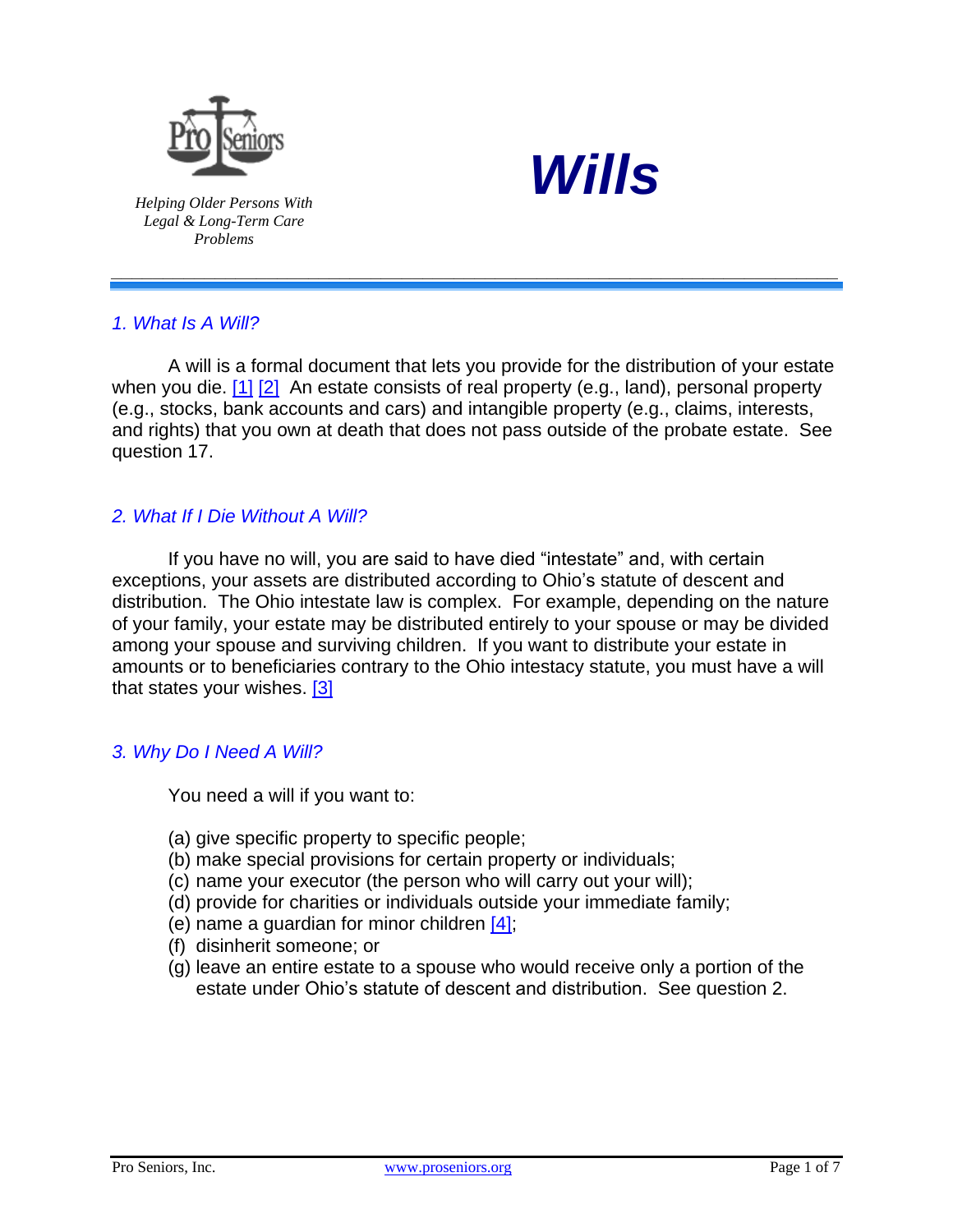#### *4. Who Can Make A Will?*

Ohio law permits anyone 18 or older, with sound mind and memory and not under restraint, to make a will.  $[5]$  The person making the will is called the "testator". "Sound mind and memory" means you understand:

- <span id="page-1-0"></span>(a) the act of making a will;
- (b) the general extent of your property;
- (c) your family relationship; and
- <span id="page-1-2"></span><span id="page-1-1"></span>(d) to whom you are giving property through the will.  $[6]$

"Not under restraint" means you were not defrauded or unduly influenced when you made your will. [\[7\]](#page-5-0)

#### *5. What Must I Do To Make A Will?*

Your will must be in writing. It may be handwritten or typed. You must date and sign the will on the last page in front of two competent witnesses, who see you sign the will and hear you acknowledge that the will is yours. The witnesses must be at least 18 years of age. The witnesses must sign the will and they can also testify that you were of sound mind and memory and not under restraint. If you are unable to sign the will, another person may sign the will for you if you specifically direct the person to do so, and the person signs in your and the witnesses' presence. [\[8\]](#page-5-1)

#### <span id="page-1-3"></span>*6. Where Should I Keep My Will?*

Keep the original will in a safe place where it may be found easily after your death. Leave a copy with the attorney who wrote it for you. Tell your executor where a copy can be found or give a copy to the executor. Wills, deeds to burial lots, and insurance policies left in a safe deposit box may be released to a representative of the decedent. Written permission of the tax commissioner is not required for asset transfers with respect to decedents dying on or after January 1, 2013. [\[9\]](#page-5-2)

## *7. What Kind Of Property Can Be Distributed By A Will?*

Generally, any land or personal property owned by you at the time of your death can be distributed to beneficiaries by your will. [\[10\]](#page-5-3) Exceptions are:

- <span id="page-1-5"></span><span id="page-1-4"></span>(a) property interests that terminate at death (e.g., life estates);
- <span id="page-1-7"></span><span id="page-1-6"></span>(b) survivorship bank accounts  $[12]$  or land held jointly with the right of survivorship; [\[11\]](#page-5-5)
- <span id="page-1-8"></span>(c) insurance death benefits made payable to specific beneficiaries; [\[13\]](#page-5-6)
- <span id="page-1-9"></span>(d) payable on death bank accounts  $[14]$ ; and
- <span id="page-1-10"></span>(e) transfer on death designation affidavit for real estate. [\[15\]](#page-5-8)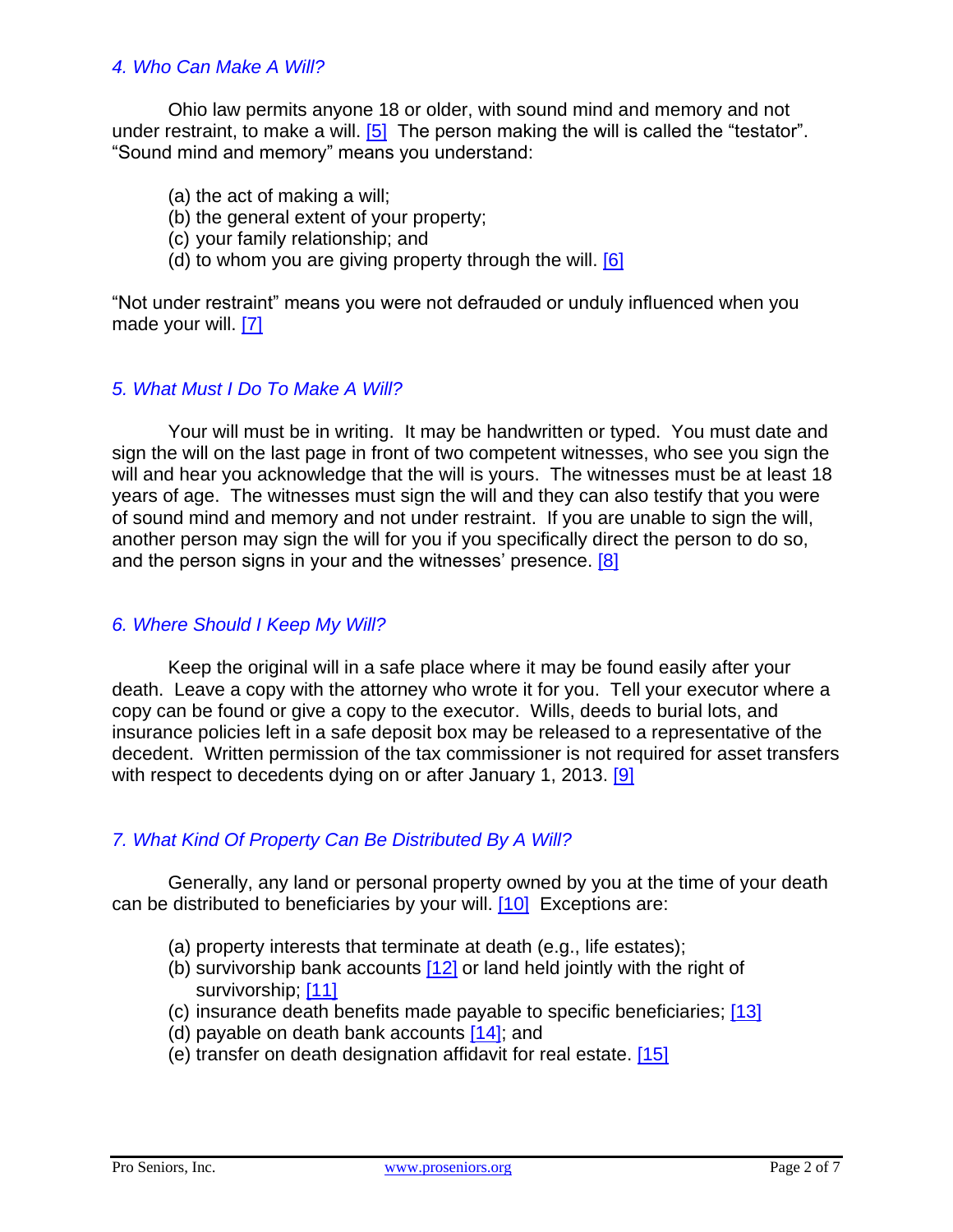## *8. Must The Executor Of An Ohio Will Be An Ohio Resident?*

<span id="page-2-0"></span>Not always. An out of state executor is allowed if the executor is related by blood or marriage or if the state in which the out of state executor resides permits a nonresident, non-relative to serve as an executor. [\[16\]](#page-5-9)

## *9. Can I Disinherit My Spouse Or Children?*

<span id="page-2-1"></span>If your spouse is omitted from or disagrees with the will, she or he can instead choose to take that part of the estate she or he would have received if you had died without a will. The spouse must do this within five months of the initial appointment of the estate administrator or executor. [\[17\]](#page-5-10) A child, however, can be disinherited, but this intention should be stated in your will to avoid the conclusion that the disinheritance was an inadvertent omission. [\[18\]](#page-5-11)

## <span id="page-2-2"></span>*10. Do My Beneficiaries Have Any Rights Before My Death?*

<span id="page-2-3"></span>No. A will does not take effect until your death. You can change or revoke the will at any time before your death. When you revoke a will, it means that the will has been canceled and is no longer valid. [19]

# *11. How Can I Change My Will?*

You can make additions to your will by signing a "codicil," with all the formalities of a will. The codicil must be in writing, dated and signed by you and two witnesses. You cannot change a properly executed will by writing revisions into the will, even if you initial and date the changes. Such changes are valid only if they occur before the will is signed and witnessed. If major changes are needed, consider making a new will. [\[20\]](#page-5-13) [\[21\]](#page-6-0)

## <span id="page-2-5"></span><span id="page-2-4"></span>*12. Must A Will Be Presented To Probate Court?*

Yes, except in rare cases. A will can legally affect property distribution only if it is filed in probate court. Beneficiaries cannot receive land through a will until the will has gone through probate. Simplified probate procedures called "release from administration", and "summary release from administration" may be used in small estates if the total value of the estate is \$35,000 or less regardless of heirs or \$100,000 or less if the spouse is the heir and certain criteria are met. [\[22\]](#page-6-1) [\[23\]](#page-6-2) 

## <span id="page-2-7"></span><span id="page-2-6"></span>*13. What If I Lose, Destroy Or Spoil My Will?*

<span id="page-2-8"></span>A copy may be valid if it was dated and signed in front of two witnesses and has not been revoked. However, if your will is lost, damaged or destroyed, the best option is to make a new one. [\[24\]](#page-6-3)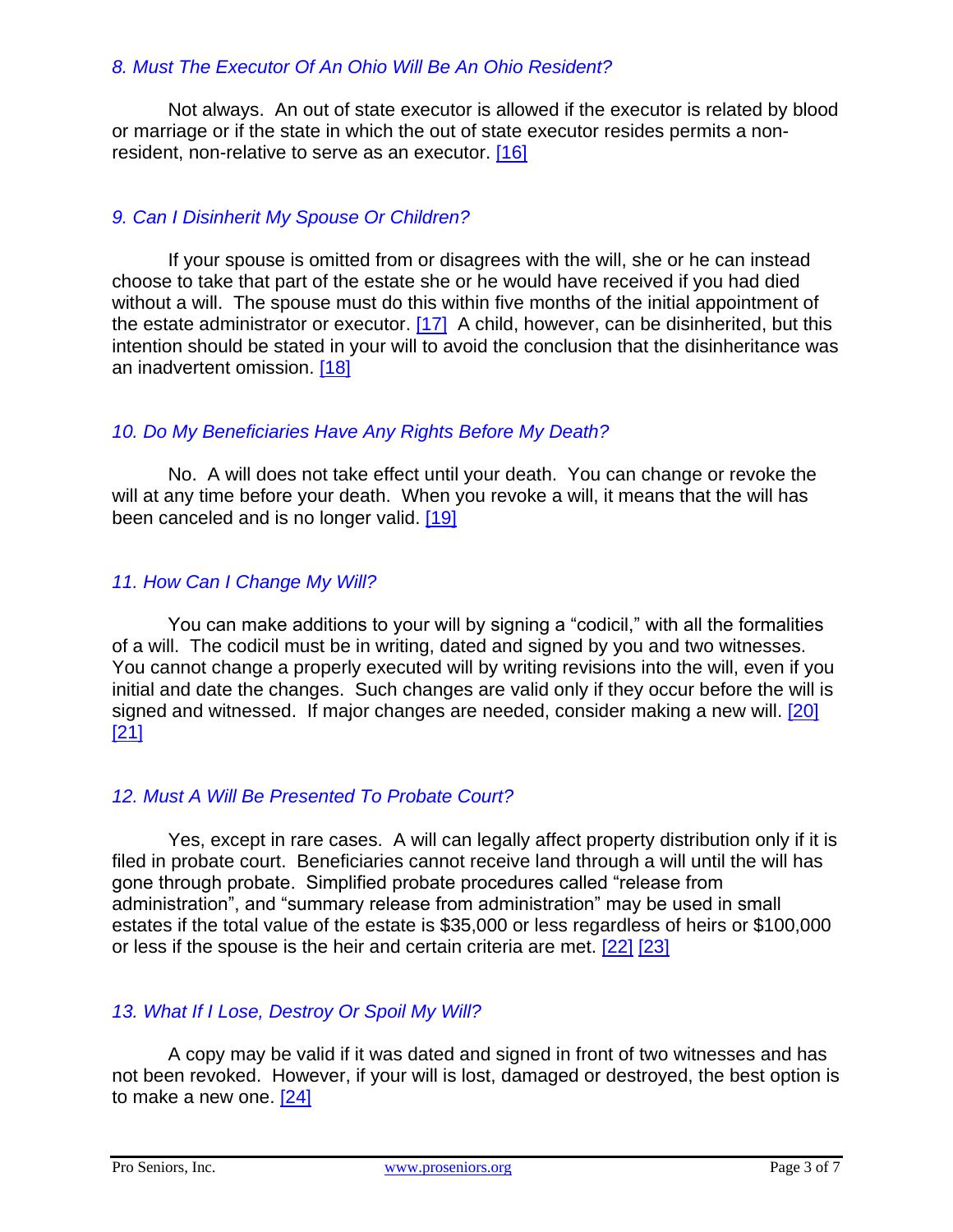#### *14. How Are Wills Revoked?*

A will is revoked by any one of the following events:

- (a) if you, the testator, or someone in your presence and at your request or express written direction, tears, obliterates or destroys the will with the intention of revoking it;
- (b) you make a new, valid will; or
- <span id="page-3-1"></span>(c) you make a codicil revoking rather than changing the will.

<span id="page-3-0"></span>In addition, if you are divorced, your marriage has been dissolved or annulled or you are separated with a formal separation agreement, any property granted under a will to a former or separated spouse is revoked, unless the will expressly provides otherwise. [\[25\]](#page-6-4)

#### *15. Are Verbal Wills Valid?*

A validly executed written will cannot be revoked by a subsequent oral will. [\[26\]](#page-6-4) If you have no written will, a verbal will can be valid with regard to any property you own, except land. Examples of personal property that can be transferred under a verbal will include stocks, bonds, cars, coin collections, jewelry and appliances. A verbal will is valid only if you are dying, know you are dying and say what you want in your will to two competent, disinterested witnesses. The witnesses must put the will in writing and sign the transcription within ten days. The transcription must be filed in probate court within three months after your death. [\[27\]](#page-6-5)

#### <span id="page-3-2"></span>*16. Are Wills From Other States Valid In Ohio?*

<span id="page-3-3"></span>Yes, but only if the will complied with the laws of the state in which it was made. [\[28\]](#page-6-5)

#### *17. Can I Avoid Probate?*

In most cases, not entirely. Probate is a legal process that transfers your property after your death. However, you can avoid certain property passing through probate by:

- (a) holding property jointly with the right of survivorship; [\[29\]](#page-6-6)
- <span id="page-3-5"></span><span id="page-3-4"></span>(b) establishing *inter vivos* (living) trusts during your lifetime; [\[30\]](#page-6-7)
- (c) naming beneficiaries to your retirement and investment accounts;
- <span id="page-3-7"></span><span id="page-3-6"></span>(d) establishing payable on death bank accounts; [\[31\]](#page-6-8) and
- <span id="page-3-8"></span>(e) creating transfer on death affidavits for your real estate [\[32\]](#page-6-9) and Bureau of Motor Vehicle titles. [\[33\]](#page-6-10)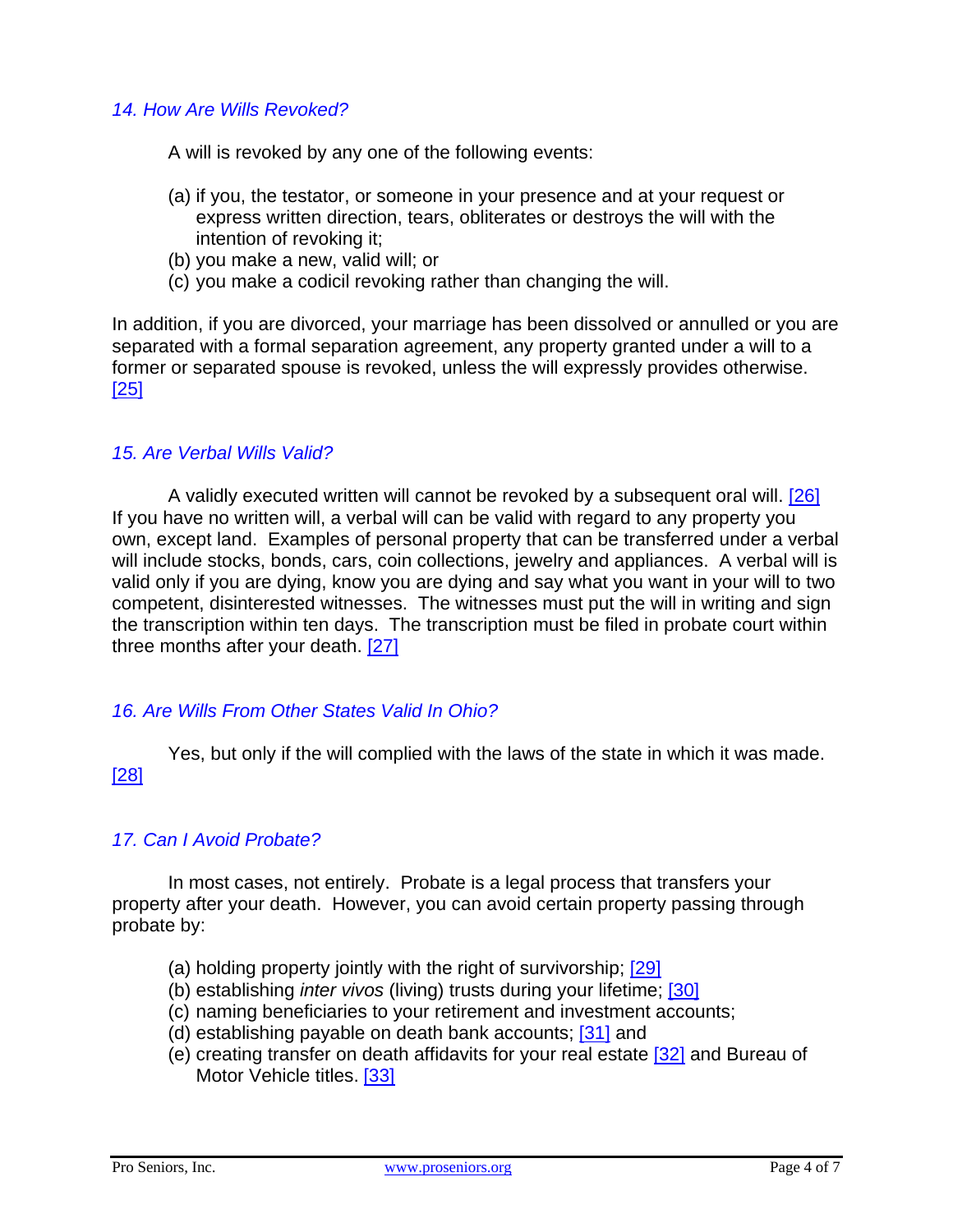These alternatives should be pursued only after talking with an attorney.

Pro Seniors' Legal Hotline for Older Ohioans provides free legal information and advice by toll-free telephone to all residents of Ohio age 60 or older. If you have a concern that cannot be resolved over the phone, then the hotline will try to match you with an attorney who will handle your problem at a fee you can afford.

In southwest Ohio, Pro Seniors' staff attorneys and long-term care ombudsmen handle matters that private attorneys do not, such as nursing facility, adult care facility, home care, Medicare, Medicaid, Social Security, protective services, insurance and landlord/tenant problems.

This pamphlet provides general information and not legal advice. The law is complex and changes frequently. Before you apply this information to a particular situation, call Pro Seniors' free Legal Hotline or consult an attorney in elder law.

Copyright © 2015 by:

Pro Seniors, Inc. 7162 Reading Rd. Suite 1150 Cincinnati, Ohio 45237

| Switchboard:       | 513.345.4160 |
|--------------------|--------------|
| Clients Toll-free: | 800.488.6070 |
| Fax:               | 513.621.5613 |
| TDD:               | 513.345.4160 |

E-mail: [proseniors@proseniors.org](mailto:proseniors@proseniors.org) Web Site: [www.proseniors.org](http://www.proseniors.org/)

## **Endnotes:**

- <span id="page-4-0"></span>[\[1\]](#page-0-0) [O.R.C. §2107.01](http://codes.ohio.gov/orc/2107.01) (Will Construed)
- <span id="page-4-1"></span>[\[2\]](#page-0-1) [O.R.C. §2107.03](http://codes.ohio.gov/orc/2107.03) (Method of Making a Will)
- <span id="page-4-2"></span>[\[3\]](#page-0-2) [O.R.C. §2105.06](http://codes.ohio.gov/orc/2105.06) (Descent and Distribution)
- <span id="page-4-3"></span>[\[4\]](#page-0-3) [O.R.C. §2111.12](http://codes.ohio.gov/orc/2111.12) (Guardian of Minor)
- <span id="page-4-4"></span>[\[5\]](#page-1-0) [O.R.C. §2107.02](http://codes.ohio.gov/orc/2107.02) (Who may Make a Will)
- <span id="page-4-5"></span>[\[6\]](#page-1-1) The statutory requirement of "sound mind and memory" is fulfilled by a testatrix's ability to understand at the time the will is executed (1) the nature of the act being performed, (2) the general nature and extent of the property of which disposition is being made, (3) the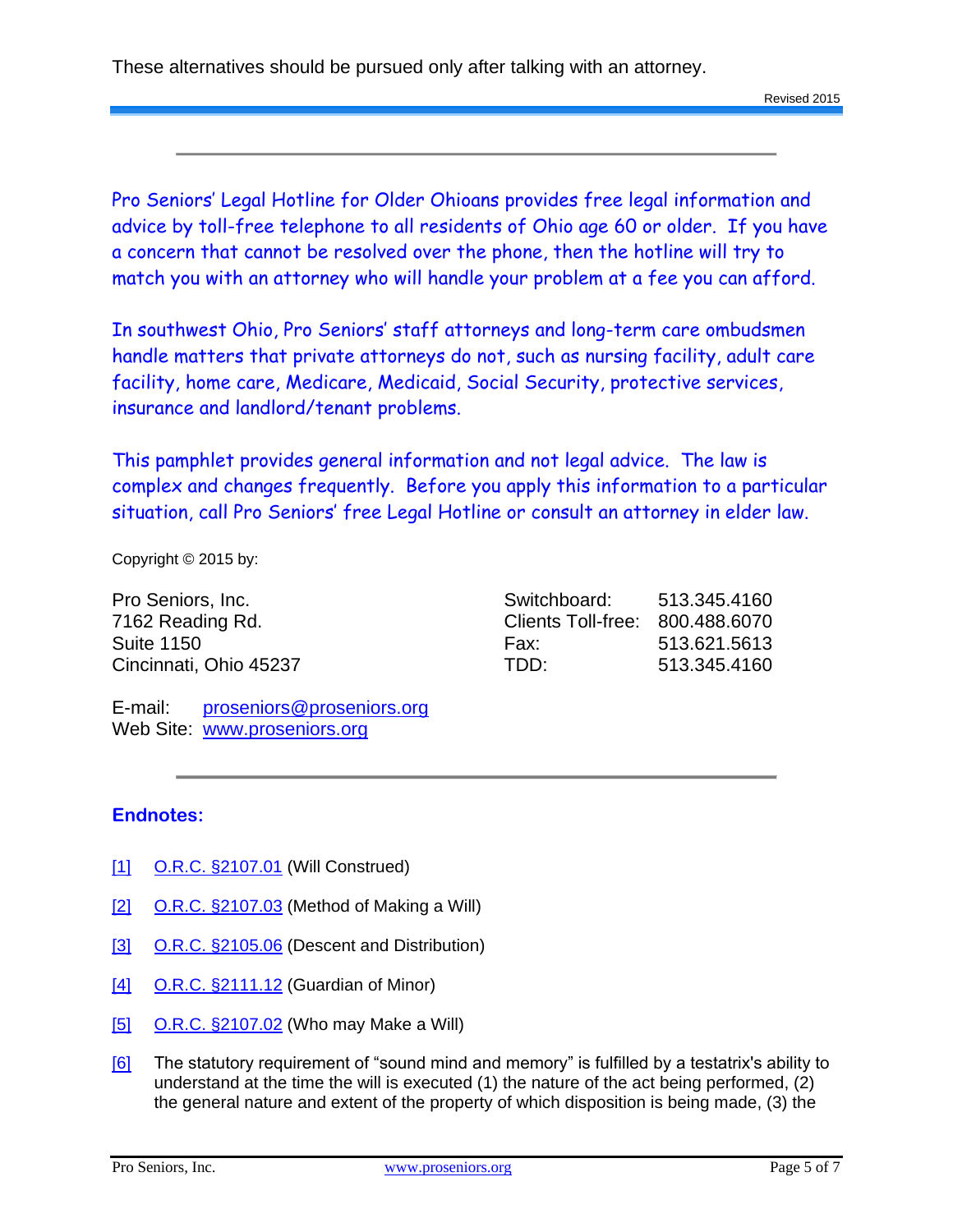identity of those who have natural claims upon her estate, and (4) to appreciate her relation to members of her family. *[Doyle v. Schott](https://casetext.com/case/doyle-v-schott)* (Hamilton County 1989), 65 Ohio App.3d 92, 94, 582 N.E.2d 1057, citing *Niemes v. Niemes* (1917), 97 Ohio St. 145, 119 N.E. 503 (the Niemes test). Testamentary capacity is determined as of the date of the execution of the will. Note that testamentary capacity and sanity are not the same. A mentally incompetent person may still have the mental capacity to make a will.

- <span id="page-5-0"></span>[\[7\]](#page-1-2) [In re Estate of Smith,](http://www.leagle.com/decision/1997600120OhioApp3d480_1554) 120 Ohio App.3d 480 (Ross County 1997) (In the instant case, the probate court, citing R.C. 2107.02, found that the testator was not legally capable of executing the document offered as her last will and testament because she was under restraint. While not specifically so stating, the court below appears to have engaged in an undue-influence analysis. "Restraint," as used in R.C. 2107.02, includes the concept of "undue influence." 1 Merrick-Rippner, Probate Law (5 Ed.1997) 400, Section 26.10. The courts of this state have found undue influence when a testator is restrained from disposing of property in accordance with his own wishes, substituting instead the wishes of another. Hamilton v. Hector (1997), 117 Ohio App.3d 816, 691 N.E.2d 745, citing West v. Henry, 173 Ohio St. 498, 20 O.O.2d 119, 184 N.E.2d 200. The requisite elements of undue influence are (1) a "susceptible" testator; (2) another's opportunity to exert undue influence on the testator; (3) improper influence exerted or attempted; and (4) a result showing the effect of such influence. [Citations omitted])
- <span id="page-5-1"></span>[\[8\]](#page-1-3) [O.R.C. §2107.03](http://codes.ohio.gov/orc/2107.03) (Method of Making a Will)
- <span id="page-5-2"></span>[\[9\]](#page-1-4) [O.R.C. §5731.39\(F\)\(G\)](http://codes.ohio.gov/orc/5731.39) (Written Consent of Tax Commissioner to Transfer of Assets)
- <span id="page-5-3"></span>[\[10\]](#page-1-5) [O.R.C. §2107.011](http://codes.ohio.gov/orc/2107.011) (Jurisdiction to Probate)
- <span id="page-5-5"></span>[\[11\]](#page-1-6) [O.R.C. §5302.17](http://codes.ohio.gov/orc/5302.17) (Survivorship Deed Form)
- <span id="page-5-4"></span>[\[12\]](#page-1-7) [Wright v. Bloom,](http://www.leagle.com/decision/199466569OhioSt3d596_1542.xml/WRIGHT%20v.%20BLOOM) 69 Ohio St.3d 596 (1994) (We hold that the opening of an account in joint and survivorship form shall, in the absence of fraud, duress, undue influence or lack of mental capacity on the part of the depositor, be conclusive evidence of the depositor's intention to transfer to the survivor the balance remaining in the account at the depositor's death. We also hold that the opening of the account in joint or alternative form without a provision for survivorship shall be conclusive evidence, in the absence of fraud or mistake, of the depositor's intention not to transfer a survivorship interest to the joint party in the balance of funds contributed by the depositor remaining in the account at the depositor's death. Such funds shall belong exclusively to the depositor's estate.)
- <span id="page-5-6"></span>[\[13\]](#page-1-8) [O.R.C. §5731.12](http://codes.ohio.gov/orc/5731.12) (Value of Gross Estate includes Insurance Payable to Estate)
- <span id="page-5-7"></span>[\[14\]](#page-1-9) [O.R.C. §2131.10](http://codes.ohio.gov/orc/2131.10) (Payable on Death Accounts)
- <span id="page-5-8"></span>[\[15\]](#page-1-10) [O.R.C. §5302.22](http://codes.ohio.gov/orc/5302.22) (Transfer on Death Designation Affidavit for Real Estate)
- <span id="page-5-9"></span>[\[16\]](#page-2-0) [O.R.C. §2109.21\(B\)](http://codes.ohio.gov/orc/2109.21) (Residence Qualifications of Fiduciary)
- <span id="page-5-10"></span>[\[17\]](#page-2-1) [O.R.C. §2106.01](http://codes.ohio.gov/orc/2106.01) (Election by Surviving Spouse)
- <span id="page-5-11"></span>[\[18\]](#page-2-2) [O.R.C. §2107.34](http://codes.ohio.gov/orc/2107.34) (Afterborn or Pretermitted Heirs)
- <span id="page-5-12"></span>[\[19\]](#page-2-3) [O.R.C. §2107.33](http://codes.ohio.gov/orc/2107.33) (Revocation of Will)
- <span id="page-5-13"></span>[\[20\]](#page-2-4) [O.R.C. §2107.05](http://codes.ohio.gov/orc/2107.05) (Incorporation by Reference)